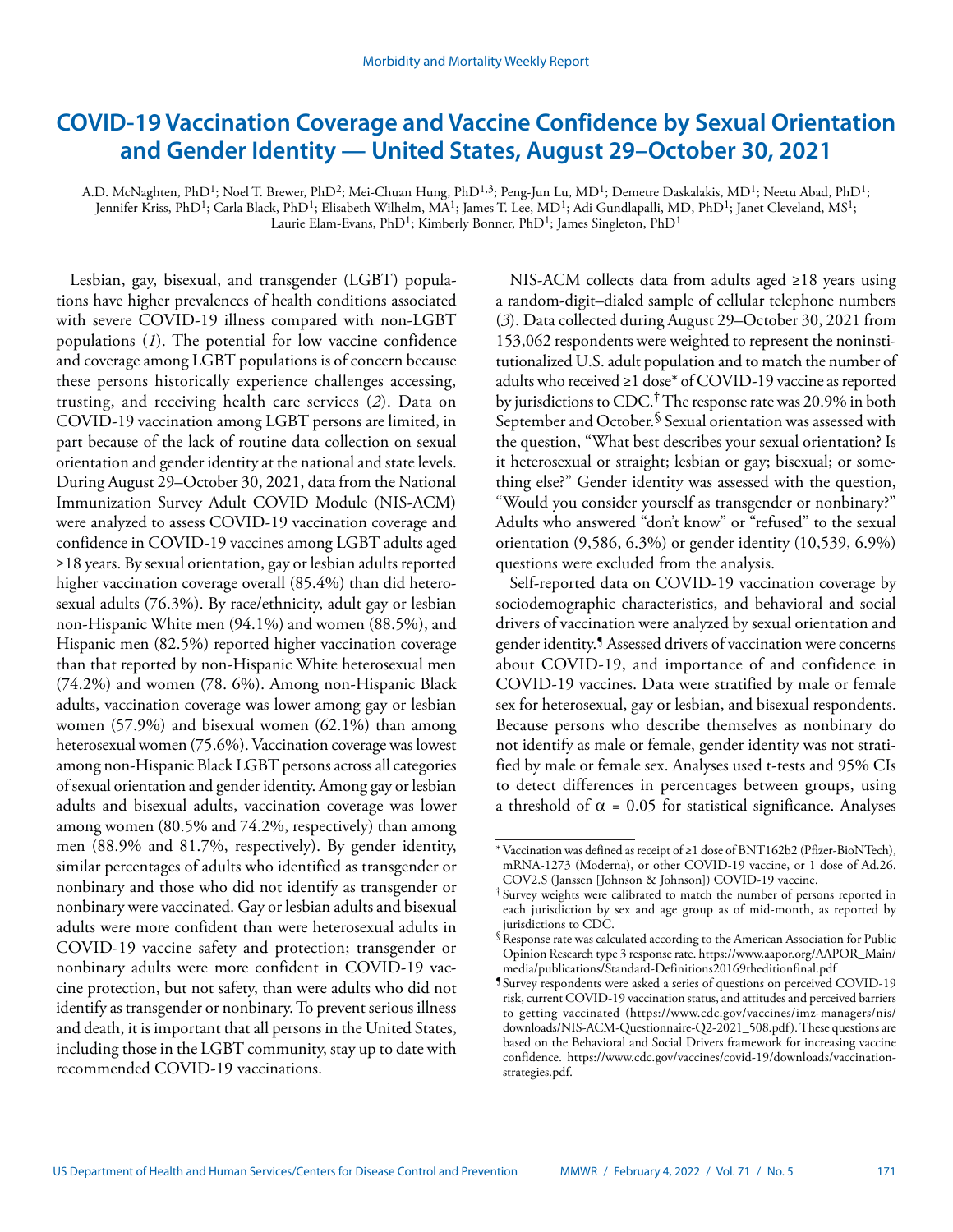were performed using SAS (version 9.4; SAS Institute) and SUDAAN (version 11.0.3; RTI International). This activity was reviewed by CDC and was conducted consistent with applicable federal law and CDC policy.\*\*

Among 143,476 survey respondents with nonmissing responses to the sexual orientation question, 3,941 (2.7%) identified as gay or lesbian and 4,395 (3.1%) as bisexual; of the 142,523 survey respondents with nonmissing responses to the gender identity question, 5,594 (3.9%) identified as transgender or nonbinary. Receipt of ≥1 dose of a COVID-19 vaccine was higher among gay or lesbian adults (85.4%) than among heterosexual (76.3%; p<0.05) or bisexual (76.3%) adults (Table 1). Among gay or lesbian adults and bisexual adults, a higher percentage of men (88.9% and 81.7%, respectively) than women (80.5% and 74.2%, respectively) reported receiving ≥1 COVID-19 vaccine dose (Table 2). The percentage of transgender or nonbinary adults who reported receiving ≥1 dose of COVID-19 vaccine (75.7%) was statistically similar to that among adults who did not identify as transgender or nonbinary (76.7%).

Among non-Hispanic White adults, the percentage who reported receiving ≥1 COVID-19 vaccine dose was higher among gay or lesbian adults (91.7%) than among heterosexual adults (76.5%), higher among gay men (94.1%) and bisexual men (81.4%) than among heterosexual men (74.2%), and higher among gay or lesbian women (88.5%) than among heterosexual women  $(78.6\%)$  (all p<0.05). The percentage of non-Hispanic White bisexual women who reported receiving ≥1 COVID-19 vaccine dose  $(74.6%)$  was lower than that among heterosexual women (p<0.05). Among Hispanic adults, the percentage who reported receiving ≥1 COVID-19 vaccine dose was higher among gay men (82.9%) than among heterosexual men (72.0%; p<0.05). Among non-Hispanic Black adults, coverage was lower among gay or lesbian women (57.9%) and bisexual women (62.1%) than among heterosexual women (75.6%) (p<0.05). Receipt of  $\geq 1$  COVID-19 vaccine dose was highest among non-Hispanic White gay men (94.1%) and lowest among non-Hispanic Black gay or lesbian women (57.9%). There were no statistically significant differences by race/ethnicity among adults who identified as transgender or nonbinary compared with those who did not identify as transgender or nonbinary.

|                             |                | % (95% CI)*                   |                               |                                      |                                              |                                                      |  |  |  |
|-----------------------------|----------------|-------------------------------|-------------------------------|--------------------------------------|----------------------------------------------|------------------------------------------------------|--|--|--|
|                             |                |                               | Vaccinated (n= 131,215)       | Unvaccinated ( $n = 21,176$ )        |                                              |                                                      |  |  |  |
| Characteristic              | Unweighted no. | $\geq$ 1 dose                 | Fully vaccinated <sup>†</sup> | Definitely plan<br>to get vaccinated | Probably will<br>get vaccinated or<br>unsure | Probably or<br>definitely will not<br>get vaccinated |  |  |  |
| Sex                         |                |                               |                               |                                      |                                              |                                                      |  |  |  |
| Male (Ref)                  | 74,387         | 74.5 (73.8–75.2)              | 71.5 (70.7-72.2)              | $2.3(2.1-2.6)$                       | $8.0(7.5 - 8.4)$                             | 15.2 (14.6–15.8)                                     |  |  |  |
| Female                      | 77,372         | 78.8 (78.2-79.4) <sup>§</sup> | 76.1 (75.5–76.7) <sup>§</sup> | $2.0(1.8-2.3)$                       | 7.0 $(6.6 - 7.4)^5$                          | $12.2(11.7-12.7)^5$                                  |  |  |  |
| Transgender or nonbinary    |                |                               |                               |                                      |                                              |                                                      |  |  |  |
| No (Ref)                    | 136,929        | 76.7 (76.2–77.2)              | 73.9 (73.4–74.4) <sup>§</sup> | $2.1(2.0-2.3)$                       | $7.4(7.1 - 7.7)$                             | 13.8 (13.4–14.2)                                     |  |  |  |
| Yes                         | 5,594          | 75.7 (73.3-78.0)              | 71.4 (68.8-73.8)              | $2.8(2.0-3.8)$                       | $8.0(6.7-9.6)$                               | $13.5(11.7 - 15.5)$                                  |  |  |  |
| <b>Sexual orientation</b>   |                |                               |                               |                                      |                                              |                                                      |  |  |  |
| Heterosexual/Straight (Ref) | 132,608        | 76.3 (75.8–76.8)              | 73.5 (73.0-74.0)              | $2.1(1.9-2.3)$                       | $7.4(7.1 - 7.7)$                             | 14.2 (13.8-14.6)                                     |  |  |  |
| Gay or lesbian              | 3,941          | $85.4 (82.5 - 87.8)^5$        | 83.1 $(80.2 - 85.6)^5$        | $1.5(0.9-2.5)$                       | 4.9 $(3.5 - 7.0)^5$                          | $8.2 (6.3 - 10.5)^5$                                 |  |  |  |
| Bisexual                    | 4,395          | 76.3 (73.6-78.9)              | 72.6 (69.8-75.2)              | 4.1 $(3.0-5.6)^5$                    | $9.4(7.6 - 11.7)$                            | 10.2 $(8.6 - 12.1)^5$                                |  |  |  |
| Something else              | 2,532          | 75.3 (71.7–78.7)              | 71.9 (68.2-75.4)              | 4.2 $(2.7-6.5)^{9}$                  | $8.6(6.6 - 11.0)$                            | $11.9(9.5 - 15.0)$                                   |  |  |  |
| Race/Ethnicity              |                |                               |                               |                                      |                                              |                                                      |  |  |  |
| White, non-Hispanic (Ref)   | 96,923         | 76.9 (76.3-77.5)              | 74.5 (73.9-75.1)              | $1.8(1.6-2.0)$                       | $6.4(6.1 - 6.8)$                             | 14.9 (14.4-15.4)                                     |  |  |  |
| Black, non-Hispanic         | 17,159         | 74.1 (72.7–75.5) <sup>§</sup> | 69.7 $(68.3 - 71.1)^5$        | 3.2 $(2.7-3.8)^5$                    | $10.9(10.0-11.9)^5$                          | $11.8(10.7-12.9)^5$                                  |  |  |  |
| Hispanic                    | 19,344         | 76.4 (75.1-77.6)              | 72.5 (71.2–73.8) <sup>§</sup> | 3.1 $(2.6-3.7)^{5}$                  | 9.1 $(8.3 - 10.0)^5$                         | 11.4 $(10.5 - 12.4)^5$                               |  |  |  |
| Other, non-Hispanic         | 15,037         | 80.1 $(78.6 - 81.6)^5$        | 78.0 (76.5–79.5) <sup>§</sup> | $1.8(1.3-2.3)$                       | $6.5(5.6 - 7.5)$                             | $11.6(10.4 - 12.9)^5$                                |  |  |  |

**TABLE 1. COVID–19 vaccination status and intent, by sex, gender identity, sexual orientation, and race/ethnicity — National Immunization Survey Adult COVID Module, United States, August 29–October 30, 2021**

**Abbreviation:** Ref = referent group.

\* Weighted estimate.

† Respondents self-reported receipt of ≥2 doses of BNT162b2 (Pfizer-BioNTech), mRNA-1273 (Moderna), or other COVID-19 vaccine, or 1 dose of Ad.26.COV2.S (Janssen [Johnson & Johnson]) COVID-19 vaccine.

§ Compared with ref, p<0.05.

<sup>\*\*</sup> 45 C.F.R. part 46.102(l)(2), 21 C.F.R. part 56; 42 U.S.C. Sect. 241(d); 5 U.S.C. Sect. 552a; 44 U.S.C. Sect. 3501 et seq.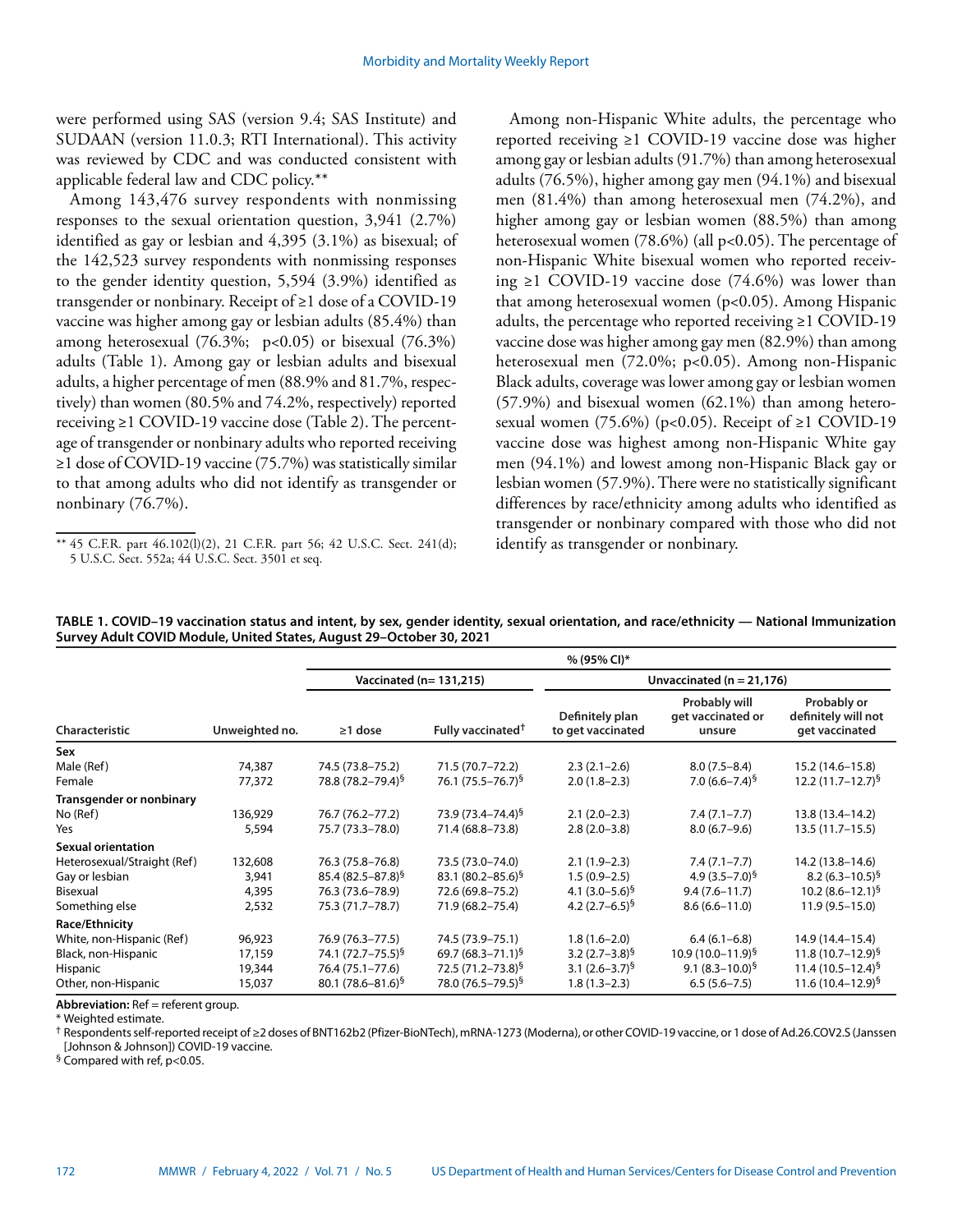#### **TABLE 2. COVID-19 vaccination (≥1 dose) coverage, by demographic characteristics stratified by sexual orientation, gender identity, and sex — National Immunization Survey Adult COVID Module, United States, August 29–October 30, 2021**

|                                           | % (95% CI)*                     |                                 |                                 |                                 |                                 |                                 |                                 |                                 |                                 |                                                                                                                                                         |                                 |                                 |
|-------------------------------------------|---------------------------------|---------------------------------|---------------------------------|---------------------------------|---------------------------------|---------------------------------|---------------------------------|---------------------------------|---------------------------------|---------------------------------------------------------------------------------------------------------------------------------------------------------|---------------------------------|---------------------------------|
|                                           | <b>Sexual orientation</b>       |                                 |                                 |                                 |                                 |                                 |                                 |                                 |                                 | <b>Gender identity</b>                                                                                                                                  |                                 |                                 |
|                                           | Heterosexual/Straight           |                                 |                                 | Gay or lesbian                  |                                 |                                 | <b>Bisexual</b>                 |                                 |                                 | Something<br>else                                                                                                                                       | gender or                       | Not trans- Transgender<br>or    |
| Characteristic                            | Overall                         | Men                             | Women                           | Overall                         | Men                             | Women                           | Overall                         | Men                             | Women                           | <b>Total</b>                                                                                                                                            | nonbinary                       | nonbinary                       |
| <b>Total</b>                              | 76.3                            | 73.8                            | 78.9                            | 85.4                            | 88.9                            | 80.5                            | 76.3                            | 81.7                            | 74.2                            | 75.3<br>(75.8–76.8) (73.0–74.5) (78.2–79.6) (82.5–87.8) (85.2–91.8) (75.6–84.5) (73.6–78.9) (76.6–85.9) (70.8–77.3) (71.7–78.7) (76.2–77.2) (73.3–78.0) | 76.7                            | 75.7                            |
| <b>Race/Ethnicity</b>                     |                                 |                                 |                                 |                                 |                                 |                                 |                                 |                                 |                                 |                                                                                                                                                         |                                 |                                 |
| White, non-Hispanic                       | 76.5<br>$(75.8 - 77.1)$<br>74.2 | 74.2<br>$(73.3 - 75.1)$<br>72.5 | 78.6<br>$(77.7 - 79.5)$<br>75.6 | 91.7<br>$(89.1 - 93.8)$<br>66.8 | 94.1<br>$(90.9 - 96.2)$<br>76.6 | 88.5<br>$(83.4 - 92.1)$<br>57.9 | 76.4<br>$(73.0 - 79.5)$<br>68.6 | 81.4<br>$(74.3 - 86.9)$<br>79.8 | 74.6<br>$(70.6 - 78.2)$<br>62.1 | 78.8<br>$(73.7 - 83.1)$<br>77.9                                                                                                                         | 76.9<br>$(76.3 - 77.5)$<br>74.0 | 77.5<br>$(74.1 - 80.6)$<br>69.3 |
| Black, non-Hispanic                       | $(72.7 - 75.6)$<br>76.1         | $(70.3 - 74.6)$<br>72.0         | $(73.6 - 77.4)$<br>80.5         | $(54.9 - 76.9)$<br>79.6         | $(58.3 - 88.5)$<br>82.9         | $(41.9 - 72.3)$<br>72.6         | $(59.6 - 76.3)$<br>80.4         | $(62.9 - 90.3)$<br>82.4         | $(51.2 - 71.9)$<br>79.5         | $(68.2 - 85.3)$<br>71.2                                                                                                                                 | $(72.5 - 75.4)$<br>76.3         | $(63.2 - 74.7)$<br>78.1         |
| Hispanic                                  | $(74.6 - 77.4)$<br>80.3         | $(69.9 - 74.0)$<br>76.9         | $(78.6 - 82.3)$<br>84.4         | $(71.7 - 85.8)$<br>80.7         | $(71.1 - 90.6)$<br>80.1         | $(60.3 - 82.3)$<br>81.2         | $(74.1 - 85.4)$<br>75.6         | $(70.8 - 90.0)$<br>83.3         | $(71.7 - 85.6)$<br>73.0         | $(61.9 - 79.0)$<br>74.5                                                                                                                                 | $(74.8 - 77.6)$<br>80.6         | $(72.5 - 82.8)$<br>74.7         |
| Other, non-Hispanic                       | $(78.6 - 81.9)$                 | $(74.4 - 79.3)$                 | $(82.3 - 86.2)$                 | $(70.1 - 88.1)$                 | $(64.5 - 90.0)$                 | $(65.0 - 91.0)$                 | $(63.2 - 84.7)$                 | $(62.5 - 93.7)$                 | $(57.2 - 84.6)$                 | $(64.7 - 82.3)$                                                                                                                                         | $(79.0 - 82.1)$                 | $(66.4 - 81.5)$                 |
| Household income                          |                                 |                                 |                                 |                                 |                                 |                                 |                                 |                                 |                                 |                                                                                                                                                         |                                 |                                 |
| Below poverty <sup>†</sup>                | 64.6<br>$(62.7 - 66.3)$         | 64.6<br>$(61.9 - 67.3)$         | 64.4<br>$(62.0 - 66.8)$         | 74.3<br>$(62.4 - 83.5)$         | 77.7<br>$(61.1 - 88.6)$         | 70.2<br>$(51.7 - 83.9)$         | 60.1<br>$(52.6 - 67.1)$         | 63.4<br>$(48.6 - 76.1)$         | 58.7<br>$(49.9 - 67.0)$         | 68.0<br>$(59.6 - 75.4)$                                                                                                                                 | 63.9<br>$(62.1 - 65.7)$         | 65.3<br>$(58.7 - 71.4)$         |
| Above poverty, <\$75,000 (73.8-75.6)      | 74.7<br>82.7                    | 72.0<br>$(70.7 - 73.3)$<br>79.1 | 77.2<br>$(76.0 - 78.4)$<br>86.8 | 82.9<br>$(77.8 - 87.0)$<br>94.3 | 87.7<br>$(80.5 - 92.5)$<br>96.3 | 76.0<br>$(68.0 - 82.5)$<br>91.3 | 77.7<br>$(73.4 - 81.5)$<br>90.3 | 83.9<br>$(76.2 - 89.5)$<br>94.5 | 75.3<br>$(69.9 - 80.0)$<br>88.8 | 74.5<br>$(68.0 - 80.0)$<br>85.2                                                                                                                         | 74.9<br>$(74.0 - 75.8)$<br>83.5 | 78.2<br>$(74.4 - 81.5)$<br>80.0 |
| Above poverty, $\ge$ \$75,000 (82.0–83.4) | 73.9                            | $(78.0 - 80.2)$<br>70.8         | $(85.9 - 87.8)$<br>76.9         | $(91.8 - 96.0)$<br>77.4         | $(94.2 - 97.6)$<br>78.5         | $(85.4 - 95.0)$<br>75.1         | $(86.6 - 93.1)$<br>71.0         | $(89.3 - 97.3)$<br>79.3         | $(83.8 - 92.3)$<br>67.8         | $(77.1 - 90.8)$<br>75.7                                                                                                                                 | $(82.8 - 84.2)$<br>74.1         | $(74.7 - 84.4)$<br>74.8         |
| Unknown income                            | $(72.8 - 75.1)$                 | $(69.1 - 72.5)$                 | $(75.3 - 78.4)$                 | $(67.6 - 84.8)$                 | $(63.8 - 88.3)$                 | $(60.4 - 85.7)$                 | $(63.9 - 77.1)$                 | $(66.7 - 88.0)$                 | $(59.3 - 75.3)$                 | $(68.0 - 82.0)$                                                                                                                                         | $(73.0 - 75.2)$                 | $(69.5 - 79.4)$                 |
| <b>U.S. Census region</b>                 |                                 |                                 |                                 |                                 |                                 |                                 |                                 |                                 |                                 |                                                                                                                                                         |                                 |                                 |
| Northeast                                 | 84.7<br>$(83.9 - 85.5)$<br>70.7 | 82.2<br>$(80.9 - 83.5)$<br>68.0 | 87.1<br>$(85.9 - 88.2)$<br>73.4 | 88.5<br>$(82.1 - 92.9)$<br>83.0 | 95.3<br>$(87.6 - 98.3)$<br>83.5 | 78.4<br>$(66.3 - 87.0)$<br>82.1 | 84.4<br>$(79.0 - 88.5)$<br>74.1 | 88.6<br>$(79.2 - 94.1)$<br>92.5 | 82.2<br>$(75.3 - 87.5)$<br>68.2 | 78.8<br>$(71.4 - 84.6)$<br>68.9                                                                                                                         | 84.7<br>$(83.8 - 85.5)$<br>71.0 | 83.7<br>$(79.3 - 87.3)$<br>73.5 |
| Midwest                                   | $(69.4 - 72.0)$<br>72.6         | $(66.1 - 69.8)$<br>69.8         | $(71.6 - 75.2)$<br>75.4         | $(74.6 - 89.0)$<br>80.2         | $(70.4 - 91.5)$<br>85.7         | $(70.9 - 89.6)$<br>72.1         | $(67.1 - 80.1)$<br>69.8         | $(85.9 - 96.2)$<br>71.9         | $(59.7 - 75.7)$<br>69.0         | $(59.4 - 77.0)$<br>76.4                                                                                                                                 | $(69.8 - 72.3)$<br>72.9         | $(67.8 - 78.5)$<br>71.2         |
| South                                     | $(71.8 - 73.4)$<br>80.7         | $(68.6 - 70.9)$<br>78.5         | $(74.3 - 76.5)$<br>83.0         | $(74.9 - 84.6)$<br>92.0         | $(79.3 - 90.4)$<br>92.5         | $(62.7 - 79.8)$<br>91.6         | $(64.7 - 74.4)$<br>82.0         | $(61.5 - 80.4)$<br>84.0         | $(63.0 - 74.3)$<br>81.2         | $(70.8 - 81.1)$<br>74.9                                                                                                                                 | $(72.1 - 73.6)$<br>81.2         | $(67.1 - 74.9)$<br>79.3         |
| West                                      | $(79.6 - 81.7)$                 | $(77.0 - 80.0)$                 | $(81.5 - 84.4)$                 | $(87.4 - 95.0)$                 | $(84.7 - 96.5)$                 | $(85.3 - 95.3)$                 | $(77.5 - 85.8)$                 | $(74.4 - 90.4)$                 | $(75.8 - 85.6)$                 | $(65.7 - 82.4)$                                                                                                                                         | $(80.2 - 82.2)$                 | $(73.7 - 84.0)$                 |
| Urbanicity <sup>§</sup>                   |                                 |                                 |                                 |                                 |                                 |                                 |                                 |                                 |                                 |                                                                                                                                                         |                                 |                                 |
| MSA, principal city                       | 78.3<br>$(77.4 - 79.1)$<br>77.8 | 76.6<br>$(75.3 - 77.8)$<br>74.9 | 79.9<br>$(78.7 - 81.1)$<br>80.6 | 86.8<br>$(82.8 - 90.0)$<br>85.3 | 92.2<br>$(88.0 - 95.0)$<br>87.9 | 77.2<br>$(69.1 - 83.7)$<br>82.4 | 80.1<br>$(76.1 - 83.7)$<br>76.6 | 88.3<br>$(82.0 - 92.6)$<br>77.7 | 76.6<br>$(71.3 - 81.1)$<br>76.2 | 80.7<br>$(75.0 - 85.4)$<br>73.6                                                                                                                         | 79.0<br>$(78.1 - 79.8)$<br>77.9 | 73.9<br>$(69.5 - 77.8)$<br>79.0 |
| MSA, nonprincipal city                    | $(77.1 - 78.4)$<br>66.6         | $(73.9 - 75.9)$<br>63.3         | $(79.7 - 81.5)$<br>69.9         | $(80.5 - 89.1)$<br>77.9         | $(80.8 - 92.6)$<br>72.9         | $(75.0 - 87.9)$<br>84.2         | $(72.7 - 80.1)$<br>61.6         | $(69.0 - 84.5)$<br>73.0         | $(71.7 - 80.2)$<br>58.1         | $(68.3 - 78.3)$<br>64.6                                                                                                                                 | $(77.2 - 78.5)$<br>66.4         | $(75.7 - 82.0)$<br>68.3         |
| Non-MSA                                   | $(65.2 - 67.9)$                 | $(61.3 - 65.3)$                 | $(68.0 - 71.7)$                 | $(67.2 - 85.9)$                 | $(55.3 - 85.4)$                 | $(74.9 - 90.6)$                 | $(51.9 - 70.4)$                 | $(56.7 - 84.8)$                 | $(46.8 - 68.7)$                 | $(53.3 - 74.5)$                                                                                                                                         | $(65.1 - 67.8)$                 | $(62.0 - 73.9)$                 |
| <b>SVI<sup>1</sup></b>                    |                                 |                                 |                                 |                                 |                                 |                                 |                                 |                                 |                                 |                                                                                                                                                         |                                 |                                 |
| Low SVI                                   | 79.3<br>$(78.4 - 80.2)$         | 76.9<br>$(75.6 - 78.2)$         | 81.6<br>$(80.4 - 82.8)$         | 89.3<br>$(84.4 - 92.8)$         | 92.2<br>$(85.7 - 95.9)$         | 85.7<br>$(77.0 - 91.4)$         | 79.5<br>$(74.0 - 84.2)$         | 87.4<br>$(78.3 - 93.0)$         | 76.7<br>$(69.6 - 82.5)$         | 78.7<br>$(70.9 - 84.8)$                                                                                                                                 | 79.7<br>$(78.9 - 80.6)$         | 79.3<br>$(74.4 - 83.5)$         |
| Moderate SVI                              | 77.6<br>$(76.7 - 78.4)$<br>74.3 | 75.2<br>$(73.9 - 76.4)$<br>71.9 | 80.0<br>$(78.8 - 81.1)$<br>76.5 | 87.2<br>$(83.1 - 90.4)$<br>83.7 | 93.7<br>$(89.6 - 96.2)$<br>86.3 | 78.5<br>$(70.7 - 84.6)$<br>79.2 | 75.9<br>$(71.3 - 79.9)$<br>75.8 | 76.9<br>$(67.1 - 84.5)$<br>85.6 | 75.4<br>$(70.1 - 80.0)$<br>72.3 | 75.2<br>$(68.5 - 80.8)$<br>73.9                                                                                                                         | 77.9<br>$(77.0 - 78.7)$<br>74.7 | 77.9<br>$(73.8 - 81.5)$<br>74.2 |
| High SVI                                  |                                 | $(73.3 - 75.2)$ $(70.5 - 73.3)$ | $(75.2 - 77.8)$                 | $(77.5 - 88.5)$                 | $(78.1 - 91.7)$                 | $(68.2 - 87.1)$                 | $(70.7 - 80.3)$                 | $(77.9 - 90.9)$                 | $(66.0 - 77.9)$                 | $(66.6 - 80.0)$                                                                                                                                         | $(73.7 - 75.6)$                 | $(69.5 - 78.3)$                 |

**Abbreviations:** MSA = metropolitan statistical area; SVI = Social Vulnerability Index. \* Weighted estimate.

<sup>†</sup> Poverty was derived based on the number of persons reported in the household, the reported household income, and the 2020 U.S. Census poverty thresholds.

 ${}^6$ Urbanicity status was derived based on the centroid of the zip code of residence, categorized as MSA principal city, MSA non-principal city, or non-MSA.

¶ SVI was categorized as low, moderate, or high based on county of residence using tertiles of SVI score as cut-points.<https://www.atsdr.cdc.gov/placeandhealth/svi/index.html>

By urbanicity,<sup> $\dagger \dagger$ </sup> among adults residing in a Metropolitan Statistical Area (MSA) principal city, ≥1-dose vaccination coverage was higher among gay men (92.2%) and bisexual men (88.3%) than among heterosexual men (76.6%); a lower percentage of persons who identified as transgender or nonbinary (73.9%) reported receiving  $\geq 1$  dose compared with persons who did not identify as transgender or nonbinary (79.0%) (all p<0.05). Among adults residing in an MSA nonprincipal city, the percentage of gay men who reported receiving ≥1 dose (87.9%) was higher than that among heterosexual men

<sup>††</sup> Urbanicity status was derived based on the centroid of the zip code of residence, categorized as MSA principal city, MSA nonprincipal city, or non-MSA. An MSA is defined by the U.S. Office of Management and Budget (OMB) as consisting of "at least one urbanized area of 50,000 or more population, plus adjacent territory that has a high degree of social and economic integration with the core as measured by commuting ties." MSAs are geographically delineated by groupings of neighboring counties and can cross state boundaries; names are assigned by OMB based on the names of one to three principal cities or places within each MSA. [https://www.census.gov/topics/housing/](https://www.census.gov/topics/housing/housing-patterns/about/core-based-statistical-areas.html) [housing-patterns/about/core-based-statistical-areas.html](https://www.census.gov/topics/housing/housing-patterns/about/core-based-statistical-areas.html)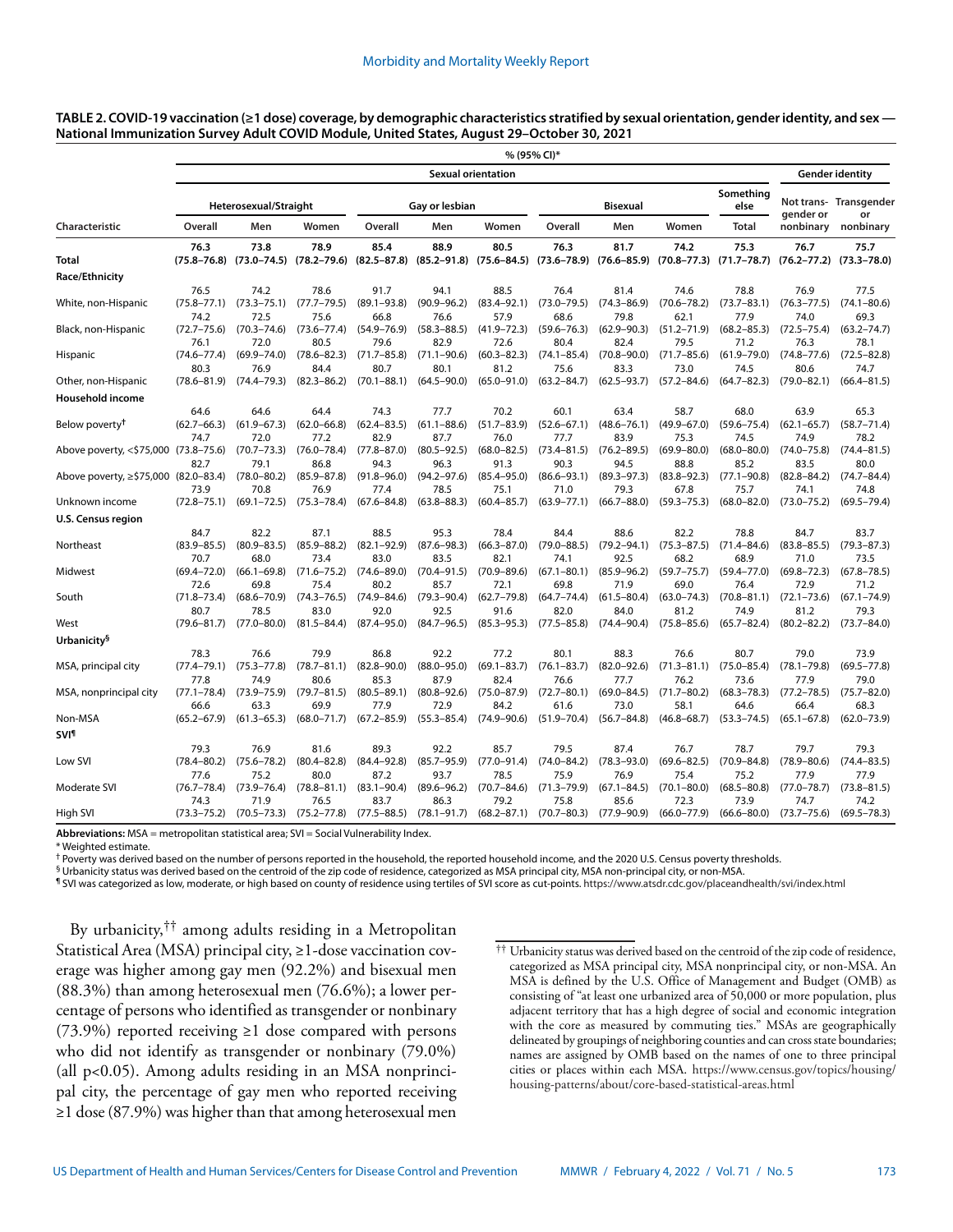(74.9%); among bisexual women, ≥1-dose coverage (76.2%) was lower than that among heterosexual women (80.6%) (all p<0.05). For adults living in a non-MSA, coverage was higher among gay or lesbian women (84.2%) and lower among bisexual women (58.1%) than among heterosexual women  $(69.9\%)$  (all p<0.05).

Among both vaccinated and unvaccinated respondents, a higher percentage of gay or lesbian adults and bisexual adults reported they were very or moderately concerned about COVID-19 (56.8% and 51.3%, respectively) than were heterosexual adults (48.1%) (all p<0.05) (Table 3). Higher percentages of gay and bisexual men reported they were completely confident or very confident in vaccine safety (82.4% and 76.3%, respectively) than were heterosexual men (63.2%), as were bisexual women (68.1%) compared with heterosexual women (64.5%) (all p<0.05). Higher percentages of gay or lesbian adults and bisexual adults reported that they thought COVID-19 vaccine was very or somewhat important to protect oneself (90.8% and 86.8%, respectively) compared with heterosexual adults (80.4%), and higher percentages of adults who identified as transgender or nonbinary reported they thought COVID-19 vaccine was very or somewhat important to protect oneself (83.2%) compared with those who did not identify as transgender or nonbinary (80.7%) (all p<0.05).

## **Discussion**

In this assessment of self-reported COVID-19 vaccination coverage and beliefs about COVID-19 vaccines among NIS-ACM survey respondents, receipt of ≥1 COVID-19 vaccine

**TABLE 3. Behavioral and social drivers of COVID-19 vaccination, by sexual orientation and gender identity — National Immunization Survey Adult COVID Module, United States, August 29–October 30, 2021**

|                                             | % (95% CI)*       |                           |                                |                                |                                |                                 |                                    |  |  |  |
|---------------------------------------------|-------------------|---------------------------|--------------------------------|--------------------------------|--------------------------------|---------------------------------|------------------------------------|--|--|--|
|                                             |                   |                           | <b>Sexual orientation</b>      | <b>Gender identity</b>         |                                |                                 |                                    |  |  |  |
| <b>Central attitudes and</b><br>experiences | Overall           | Heterosexual/<br>Straight | Gay or lesbian                 | <b>Bisexual</b>                | Something else                 | Not transgender<br>or nonbinary | <b>Transgender or</b><br>nonbinary |  |  |  |
| <b>Total</b>                                | 153,062           | 132,608                   | 3,941                          | 4,395                          | 2,532                          | 136,929                         | 5,594                              |  |  |  |
| <b>Concerned about</b><br>COVID-19 (very    |                   |                           |                                |                                |                                |                                 |                                    |  |  |  |
| or moderately)                              | 48.5 (48.0-49.0)  | 48.1 (47.6-48.7)          | 56.8 $(53.5 - 60.0)^{\dagger}$ | 51.3 $(48.5 - 54.1)^{\dagger}$ | 52.8 $(48.9 - 56.6)^{\dagger}$ | 48.4 (47.9-49.0)                | 49.4 (46.8-52.0)                   |  |  |  |
| Male                                        | 42.6 (41.9-43.4)  | 42.2 (41.5-43.0)          | 55.0 $(50.8 - 59.3)^{\dagger}$ | 42.0 (37.1-47.1)               | 45.3 (39.4–51.4)               | <b>NA</b>                       | <b>NA</b>                          |  |  |  |
| Female                                      | 53.9 (53.2-54.6)  | 54.0 (53.2-54.7)          | 59.1 $(53.9 - 64.2)^{\dagger}$ | 54.9 (51.6-58.3)               | 57.8 (52.8-62.6)               | <b>NA</b>                       | <b>NA</b>                          |  |  |  |
| Confidence in<br>vaccine safety             |                   |                           |                                |                                |                                |                                 |                                    |  |  |  |
| (completely or very)                        | 64.4 (63.8-64.9)  | $63.9(63.3 - 64.4)$       | 76.3 $(73.1 - 79.3)^{\dagger}$ | $70.4(67.6 - 73.1)^{\dagger}$  | 69.3 $(65.5 - 72.8)^{\dagger}$ | 64.7 (64.2-65.2)                | $62.8(60.2 - 65.4)$                |  |  |  |
| Male                                        | 64.1 (63.4-64.9)  | $63.2(62.4 - 64.0)$       | 82.4 $(78.3 - 85.9)^{\dagger}$ | 76.3 (71.0-80.8) <sup>†</sup>  | $72.7(67.2 - 77.6)^{\dagger}$  | <b>NA</b>                       | <b>NA</b>                          |  |  |  |
| Female                                      | 64.6 (63.9-65.3)  | 64.5 (63.7-65.3)          | $67.4(62.2 - 72.3)$            | 68.1 $(64.7 - 71.4)^{\dagger}$ | 66.9 (61.8-71.7)               | <b>NA</b>                       | <b>NA</b>                          |  |  |  |
| <b>Vaccine important</b><br>to protect self |                   |                           |                                |                                |                                |                                 |                                    |  |  |  |
| (very or somewhat)                          | 80.9 (80.5-81.3)  | 80.4 (80.0-80.9)          | $90.8(88.5 - 92.7)^{\dagger}$  | $86.8(84.7 - 88.6)^{\dagger}$  | 83.5 (80.0-86.5)               | 80.7 (80.3-81.2)                | 83.2 $(81.1 - 85.1)^5$             |  |  |  |
| Male                                        | 77.7 (77.0-78.3)  | 76.9 (76.2-77.6)          | $92.9(89.9 - 95.1)^{\dagger}$  | $87.6(82.7 - 91.2)^{\dagger}$  | 80.8 (75.4-85.3)               | <b>NA</b>                       | <b>NA</b>                          |  |  |  |
| Female                                      | 83.9 (83.4-84.5)  | 83.9 (83.2-84.4)          | $87.8(83.9 - 90.9)^{\dagger}$  | $86.4(84.2 - 88.5)^{\dagger}$  | 85.4 (80.5-89.2)               | <b>NA</b>                       | <b>NA</b>                          |  |  |  |
| Had friends/family who<br>were vaccinated   |                   |                           |                                |                                |                                |                                 |                                    |  |  |  |
| (almost all or many)                        | 70.2 (69.7-70.6)  | 70.0 (69.5-70.5)          | 76.4 (73.4–79.2) <sup>†</sup>  | 71.2 (68.4-73.8)               | 72.7 (69.1-76.0)               | 70.6 (70.1-71.1)                | 67.6 $(65.1 - 70.1)^{5}$           |  |  |  |
| Male                                        | 68.3 (67.6-69.0)  | $67.8(67.1 - 68.6)$       | 79.3 (75.5-82.8) <sup>†</sup>  | 71.5 (66.2-76.4)               | 71.4 (65.9-76.4)               | <b>NA</b>                       | <b>NA</b>                          |  |  |  |
| Female                                      | 71.9 (71.3-72.6)  | 72.1 (71.4-72.8)          | 72.4 (67.4-76.9)               | 71.0 (67.7-74.1)               | 73.5 (68.7-77.8)               | <b>NA</b>                       | <b>NA</b>                          |  |  |  |
| Difficulty getting<br>vaccinated (very      |                   |                           |                                |                                |                                |                                 |                                    |  |  |  |
| or somewhat) <sup>1</sup>                   | 14.9 (14.6-15.3)  | 14.9 (14.6-15.3)          | $18.9(16.3 - 21.8)^{\dagger}$  | $12.0(10.4 - 13.8)^{\dagger}$  | 16.1 (13.4-19.2)               | $15.1(14.7 - 15.5)$             | 13.2 $(11.6 - 15.0)^{9}$           |  |  |  |
| Health care provider<br>recommended the     |                   |                           |                                |                                |                                |                                 |                                    |  |  |  |
| vaccine                                     | 41.2 (40.7-41.7)  | 41.3 (40.8-41.9)          | 47.3 $(44.1 - 50.6)^{\dagger}$ | 38.1 $(35.4 - 40.8)^{\dagger}$ | 40.3 (36.7-44.1)               | 41.3 (40.8-41.8)                | 38.4 (35.9–40.9) <sup>§</sup>      |  |  |  |
| Male                                        | 37.5 (36.8-38.2)  | 37.3 (36.5-38.0)          | 49.0 $(44.7 - 53.3)^{\dagger}$ | 34.2 (29.3-39.5)               | 37.2 (31.7-43.0)               | <b>NA</b>                       | <b>NA</b>                          |  |  |  |
| Female                                      | 44.7 (44.0-45.4)  | 45.3 (44.6-46.1)          | 45.0 (40.0-50.1)               | 39.6 $(36.4 - 42.8)^{+}$       | 42.5 (37.8-47.3)               | <b>NA</b>                       | <b>NA</b>                          |  |  |  |
| Work or school requires<br>the vaccine      | $22.6(22.1-23.0)$ | $22.1(21.7-22.6)$         | $26.4(23.8-29.2)^{\dagger}$    | $26.5(24.2 - 29.0)^{\dagger}$  | $29.4(25.8 - 33.3)^{\dagger}$  | $22.5(22.1-23.0)$               | $25.9(23.6 - 28.2)^5$              |  |  |  |

**Abbreviation:** NA = not applicable.

\* Weighted estimate.

 $<sup>†</sup>$  Compared with heterosexual persons, p<0.05.</sup>

 $\frac{6}{5}$  Compared with persons who were not transgender or nonbinary, p<0.05.

¶ Vaccinated respondents were asked, "How difficult was it for you to get a COVID-19 vaccine?"; unvaccinated respondents were asked "How difficult would it be for you to get a COVID-19 vaccine?"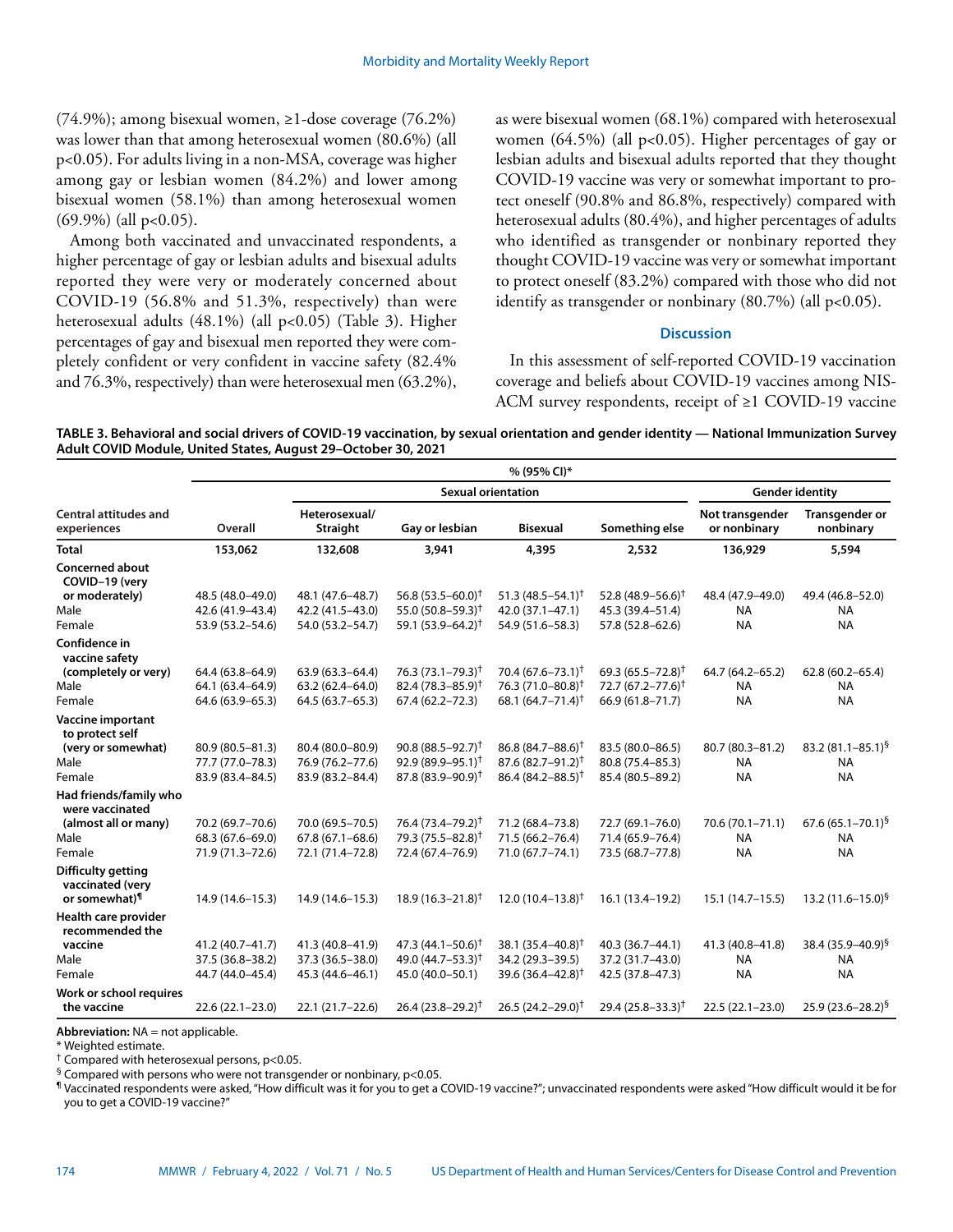dose and vaccine confidence were higher among gay or lesbian adults than among heterosexual adults. In another large U.S. survey conducted during May–June 2021, 92% of LGBT respondents reported receiving ≥1 dose of a COVID-19 vaccine (*4*), but non-LGBT persons were not included; therefore, comparisons between LGBT and non-LGBT populations could not be made. In this assessment, disparities were also noted across subpopulations. Regardless of race or ethnicity, bisexual women were more confident in vaccine safety than were heterosexual women, and a higher percentage of gay or lesbian and bisexual women compared with heterosexual women thought COVID-19 vaccine was important to protect oneself. However, vaccination coverage was lower among non-Hispanic Black gay or lesbian and bisexual women than among non-Hispanic Black heterosexual women. Increasing availability of education about COVID-19 vaccine in local communities of color that promotes the benefits of vaccinations and provide opportunities to answer questions and receive COVID-19 vaccine might increase coverage among gay or lesbian and bisexual women.

With a higher prevalence of comorbidities that increase the risk for severe COVID-19 illness (*1*) LGBT persons might be at disproportionate risk for COVID-19 illness. Although awareness of these risks and disparities is essential for public health intervention, data on these populations are currently not widely available. Only two federally funded national surveys collect data on both sexual orientation and gender identity (*5*), with eight federally funded national surveys only collecting data on sexual orientation (*6*). Inclusion of sexual orientation and gender identity in surveys, as well as in COVID-19 testing, case reporting, and vaccination administration systems, can guide strategies to improve access to health care and prevention services among LGBT populations. This information could be used at the local level to reduce disparities in vaccination coverage among persons at highest risk for severe COVID-19– associated illness, such as non-Hispanic Black and Hispanic LGBT persons (*1*).

In addition to better characterizing the demographic characteristics of infected persons, information on sexual orientation and gender identity could potentially aid in response activities in the event of a COVID-19 outbreak among vaccinated persons. One such outbreak occurred in Barnstable County, Massachusetts in July 2021, which has a large population of LGBT residents and visitors, in which 74.0% of infections were among persons who were fully vaccinated and had traveled from 22 other states (*7*). Therefore, if the impact of an outbreak among LGBT persons is known, messaging to the LGBT community at the national level could help enhance appropriate test seeking or health care.

#### **Summary**

What is already known about this topic?

Lesbian, gay, bisexual, and transgender (LGBT) persons are at increased risk for severe COVID-19 illness because of a higher prevalence of comorbidities.

What is added by this report?

COVID-19 vaccination coverage and vaccine confidence were higher among gay or lesbian adults than among heterosexual adults and higher among gay men than gay or lesbian women. There were no significant differences in vaccination coverage among persons based on gender identity. Vaccination coverage was lowest among non-Hispanic Black LGBT persons across all categories of sexual orientation and gender identity.

What are the implications for public health practice?

To prevent serious illness and death, all persons in the United States, including those in the LGBT community, should stay up to date with recommended COVID-19 vaccinations.

The findings in this report are subject to at least six limitations. First, NIS-ACM had a low response rate (20.9% in both September and October 2021), which can increase the potential for bias if systematic differences exist between respondents and nonrespondents, even after adjusting for nonresponse. Second, COVID-19 vaccination was self-reported and is therefore subject to recall or social desirability bias. Third, receipt of ≥1 doses of COVID-19 vaccine was assessed versus receipt of all recommended COVID-19 vaccinations. Fourth, survey respondents might not have identified as one of the sexual orientation categories provided or as transgender or nonbinary, and therefore might not have selected lesbian, gay, bisexual, or transgender or nonbinary. Fifth, the survey excluded institutionalized persons and those with no access to cellular telephones; however, 97.0% of Americans own some type of cellular phone (*8*). Finally, smaller sample sizes of LGBT persons might have yielded low statistical power to detect differences by sexual orientation and gender identity in stratified analyses. To mitigate possible bias, survey weights were calibrated to COVID-19 vaccine administration data by age group and sex within jurisdictions.

To prevent serious illness, hospitalization, and death, which are more common in unvaccinated persons than in those who have been vaccinated (*9*), it is important that all persons in the United States, including those in the LGBT community, stay up to date with recommended COVID-19 vaccinations. Understanding COVID-19 vaccination coverage and confidence among LGBT populations, and identifying the conditions under which disparities exist, can help tailor local efforts to increase vaccination coverage. Identifying drivers of vaccine acceptance in populations with high vaccine coverage, such as non-Hispanic White gay men, or drivers of vaccine hesitancy in